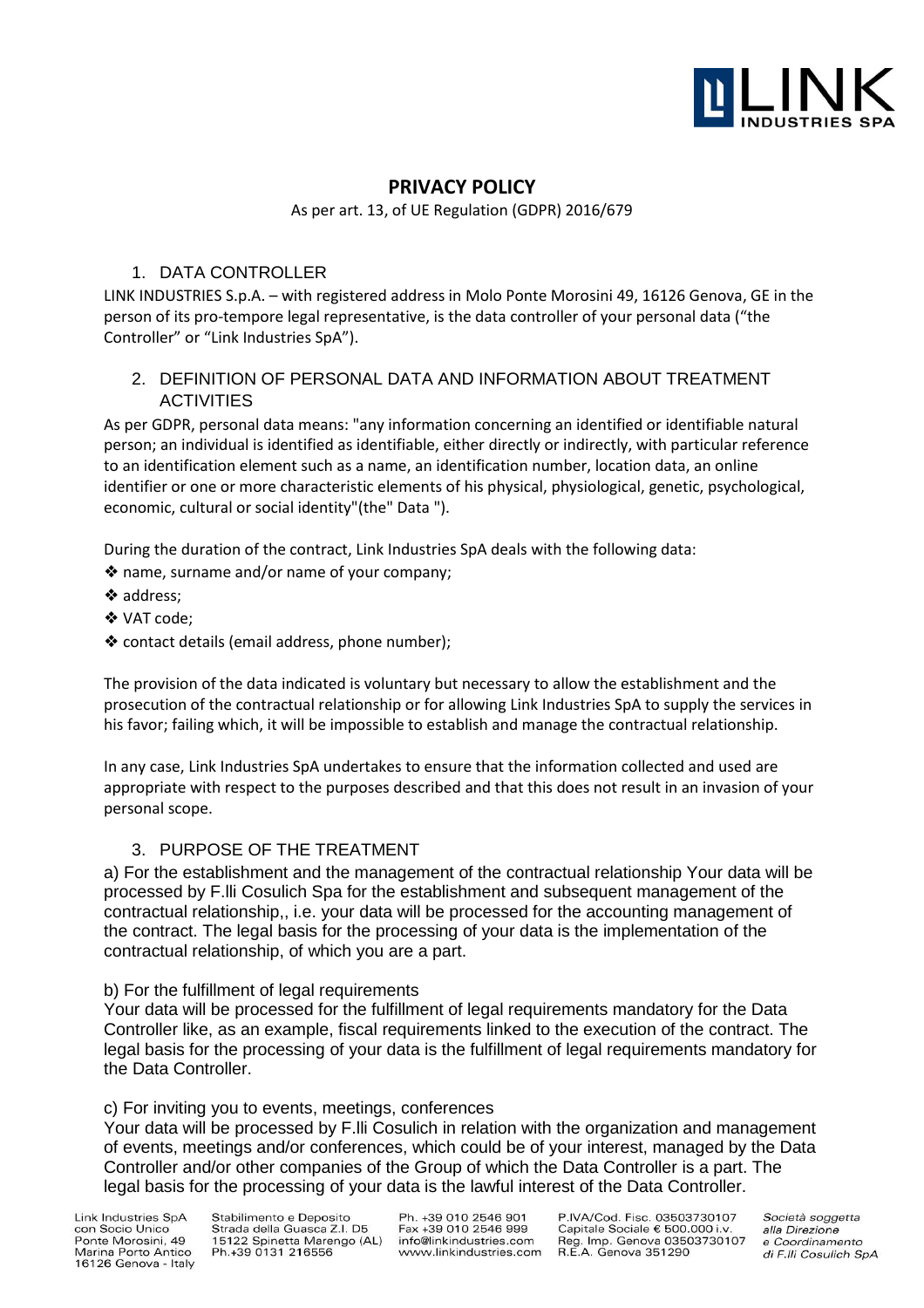

#### 4. TRANSFER OF DATA TO PERSONS LOCATED ON THE EU TERRITORY

The Data Controller may communicate some of his data to subjects for which he or she is responsible for carrying out activities related to the management of the contractual relationship. In particular, in order to achieve the purposes described in paragraph 3 above, being an integral and essential part of the processing activities, your data may be disclosed to external companies and / or to other group companies located in the territory of the European Economic Area, offering to Link Industries SpA IT, administrative, accounting and related services to the organization of events, as well as to external consultants who will process your data in their quality of Data Processor. The list of data processors is updated by the Area Privacy Contact and is available c/o the same for consultation. Moreover, the Data Controller may communicate your data, as well as to the subjects to whom the communication is due pursuant to legal obligations, to Public Administrations, to competent authorities, to other group companies located within the European Economic Area, be they subsidiaries or investee companies, insurance companies, consultants and credit institutions with which Link Industries SpA operates. There is no form of dissemination of your data to indeterminate subjects.

#### 5. TRANSFER OF DATA OUTSIDE THE EUROPEAN UNION

In addition, to achieve the aforementioned purposes, your data could be transferred to companies belonging to the corporate group of which the owner is a party or to third parties located outside the European Economic Area offering services related to the management of the contractual relationship with Link Industries SpA or to which the transfer of your data becomes necessary as part of the performance of the aforementioned relationship. This transfer, where the case occurs, will be regulated, according to the recipients, through the use of standard contractual clauses adopted by the European Commission or, alternatively, on the basis of an adequacy decision by the Commission and / or any other instrument allowed by the applicable reference legislation, where the case occurs, the use of rules business restrictions in the context of intra-group transfers.

You will be able to obtain information on the place where your data has been transferred, by writing to segreteria@linkindustries.com

# 6. DATA RECORDING PERIOD

Your data will be processed by Link Industries SpA for the whole duration of the contractual relationship and will be kept for a period of 11 years after the termination of that relationship, exclusively for purposes connected with the fulfillment of legal obligations or the defense of rights of Link Industries SpA in court.

# 7. YOUR RIGHTS IN YOUR QUALITY OF DATA SUBJECT

During the period in which Link Industries SpA is in possession or processing your data, You, as DATA SUBJECT, may, at any time, exercise the following rights:

● Right of access - You have the right to obtain confirmation about the existence or not of a processing concerning your personal data, as well as the right to receive each information relating to the same processing;

● Right to rectification - You have the right to obtain the correction of your personal data in our possession, if they are incomplete or inaccurate;

● Right to cancel - in certain circumstances, you have the right to obtain the cancellation of your personal data in our archives if not relevant for the continuation of the employment relationship or necessary for legal obligations;

● Right to limit processing - when certain conditions occur, you have the right to obtain the limitation of processing concerning your personal data, if not relevant for the continuation of the employment relationship or necessary for the obligation of law;

● Right to portability - You have the right to obtain the transfer of your personal data in our possession

Link Industries SpA con Socio Unico Ponte Morosini, 49 Marina Porto Antico 16126 Genova - Italy Stabilimento e Deposito Strada della Guasca Z.I. D5 15122 Spinetta Marengo (AL) Ph.+39 0131 216556

Ph. +39 010 2546 901 Fax +39 010 2546 999 info@linkindustries.com www.linkindustries.com

P.IVA/Cod. Fisc. 03503730107 Capitale Sociale € 500.000 i.v Reg. Imp. Genova 03503730107<br>R.E.A. Genova 03503730107

Società soggetta alla Direzione e Coordinamento di F.IIi Cosulich SpA